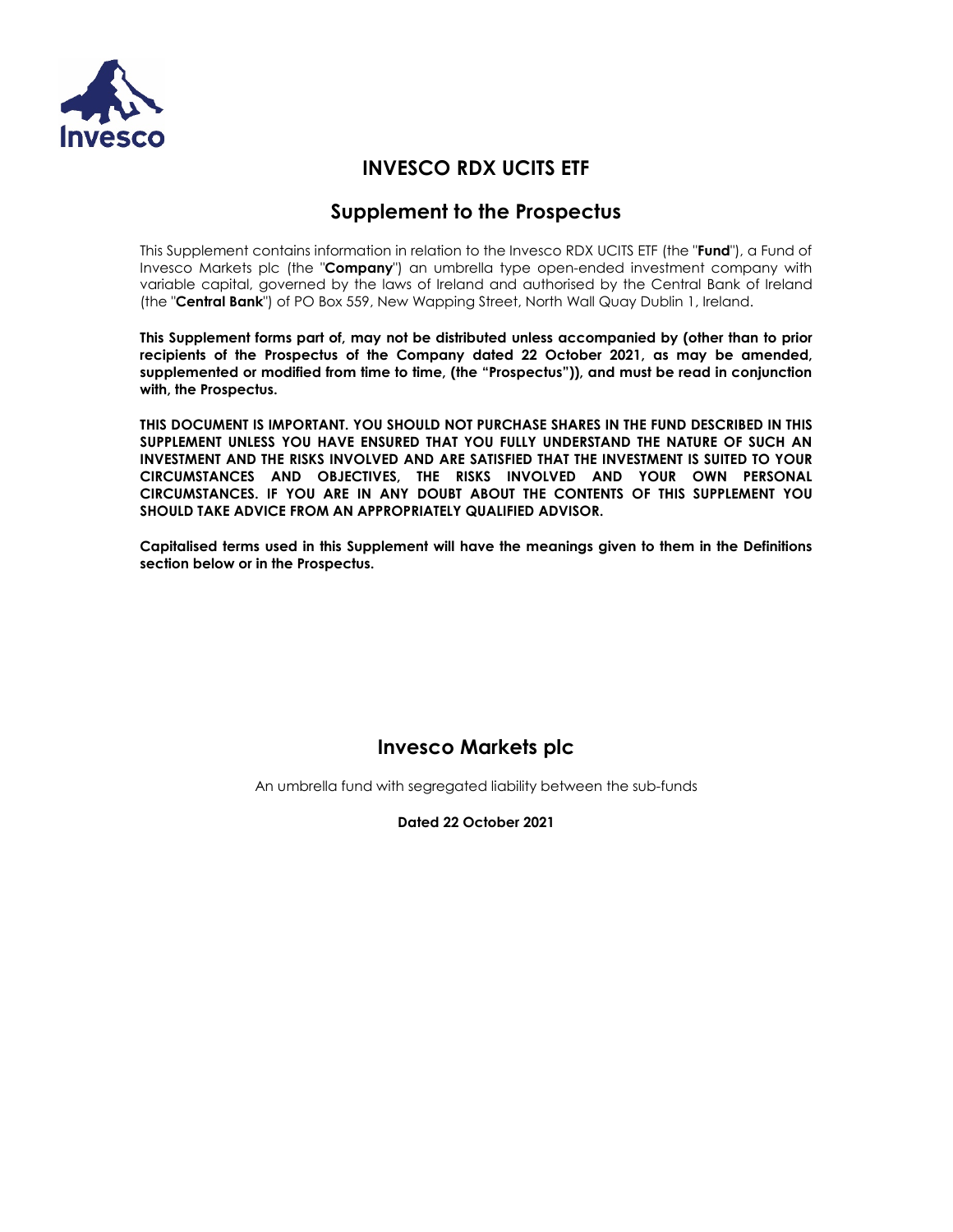# *IMPORTANT INFORMATION*

# **Suitability of Investment**

**You should inform yourself as to (a) the possible tax consequences, (b) the legal and regulatory requirements, (c) any foreign exchange restrictions or exchange control requirements and (d) any other requisite governmental or other consents or formalities which you might encounter under the laws of the country of your citizenship, residence or domicile and which might be relevant to your purchase, holding or disposal of the Shares.**

**The Shares are not principal protected. The value of the Shares may go up or down and you may not get back the amount you have invested. See the section headed "Risk Factors" of the Prospectus and the section headed "Other Information – Risk Factors" of this Supplement for a discussion of certain risks that should be considered by you.**

**In addition to investing in transferable securities, it is the intention of the Company to invest on behalf of the Fund principally in financial derivative instruments ("FDIs") for investment and efficient portfolio management purposes (as detailed below under "Use of Derivative Contracts") where applicable.**

**The Fund's Shares purchased on the secondary market cannot usually be sold directly back to the Fund. Investors must buy and sell Shares on a secondary market with the assistance of an intermediary (e.g. a stockbroker) and may incur fees for doing so. In addition, investors may pay more than the current net asset value when buying units/shares and may receive less than the current net asset value when selling them.**

# **Certain risks attached to investments in FDIs are set out in the Prospectus under "Risk Factors". The Directors of the Company expect that the Net Asset Value of the Fund will have medium volatility through investments in the FDIs.**

An investment in the Shares is only suitable for you if you (either alone or with the help of an appropriate financial or other advisor) are able to assess the merits and risks of such an investment and have sufficient resources to be able to bear any losses that may result from such an investment. The contents of this document are not intended to contain and should not be regarded as containing advice relating to legal, taxation, investment or any other matters.

# **Profile of a typical investor**

A typical investor would be one who is a private or professional investor and is seeking capital appreciation over the long term. Such an investor is also one that is able to assess the merits and risks of an investment in the Shares.

# **Responsibility**

The Directors (whose names appear under the heading "**Directors of the Company**" of the Prospectus) accept responsibility for the information contained in the Prospectus and this Supplement. To the best of the knowledge and belief of the Directors (who have taken all reasonable care to ensure that such is the case) the information contained in this Supplement when read together with the Prospectus (as complemented, modified or supplemented by this Supplement) is in accordance with the facts as at the date of this Supplement and does not omit anything likely to affect the importance of such information.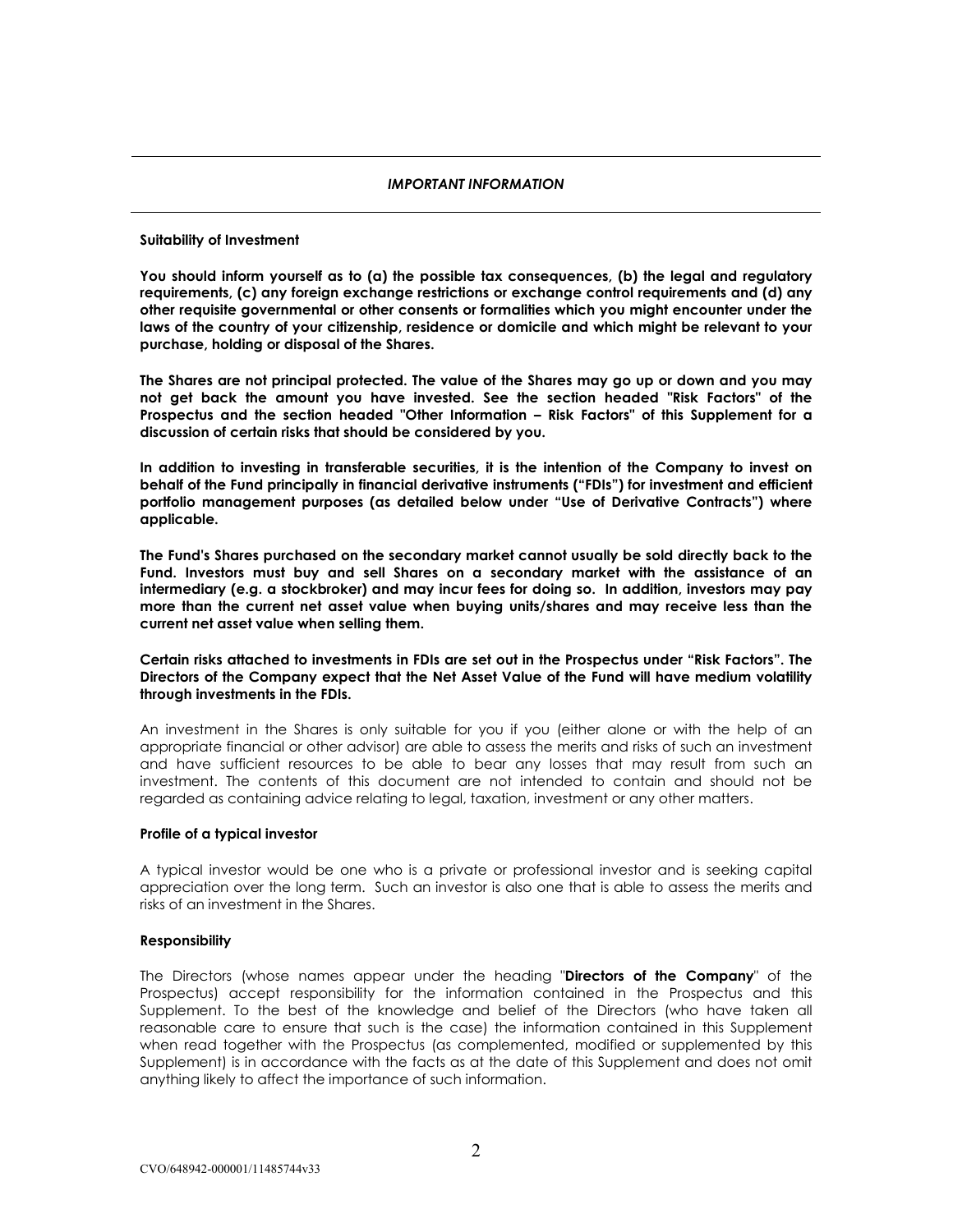# **General**

This Supplement sets out information in relation to the Shares and the Fund. You must also refer to the Prospectus which is separate to this document and describes the Company and provides general information about offers of shares in the Company. You should not take any action in respect of the Shares unless you have received a copy of the Prospectus. Should there be any inconsistency between the contents of the Prospectus and this Supplement, the contents of this Supplement will, to the extent of any such inconsistency, prevail. This Supplement and the Prospectus should both be carefully read in their entirety before any investment decision with respect to Shares is made.

As of the date of this Supplement, the Company does not have any loan capital (including term loans) outstanding or created but unissued and no outstanding mortgages, charges or other borrowings or indebtedness in the nature of borrowings, including bank overdrafts and liabilities under acceptances or acceptance credits, hire purchase or finance lease commitments, guarantees or other contingent liabilities.

# **Distribution of this Supplement and Selling Restrictions**

Distribution of this Supplement is not authorised unless accompanied by a copy of the Prospectus and the latest annual report and audited accounts of the Company and the Fund (other than to prior recipients of the Prospectus) and if published after such report, a copy of the then latest semiannual report and unaudited accounts. The distribution of this Supplement and the offering or purchase of the Shares may be restricted in certain jurisdictions. If you receive a copy of this Supplement and/or the Prospectus you may not treat such document(s) as constituting an offer, invitation or solicitation to you to subscribe for any Shares unless, in the relevant jurisdiction, such an offer, invitation or solicitation could lawfully be made to you without compliance with any registration or other legal requirement other than those with which the Company has already complied. If you wish to apply for the opportunity to purchase any Shares, it is your duty to inform yourself of, and to observe, all applicable laws and regulations of any relevant jurisdiction. In particular, you should inform yourself as to the legal requirements of so applying, and any applicable exchange control regulations and taxes in the countries of your respective citizenship, residence or domicile.

# **Definitions**

Words and expressions defined in the Prospectus will, unless otherwise defined in this Supplement, have the same meaning when used in this Supplement.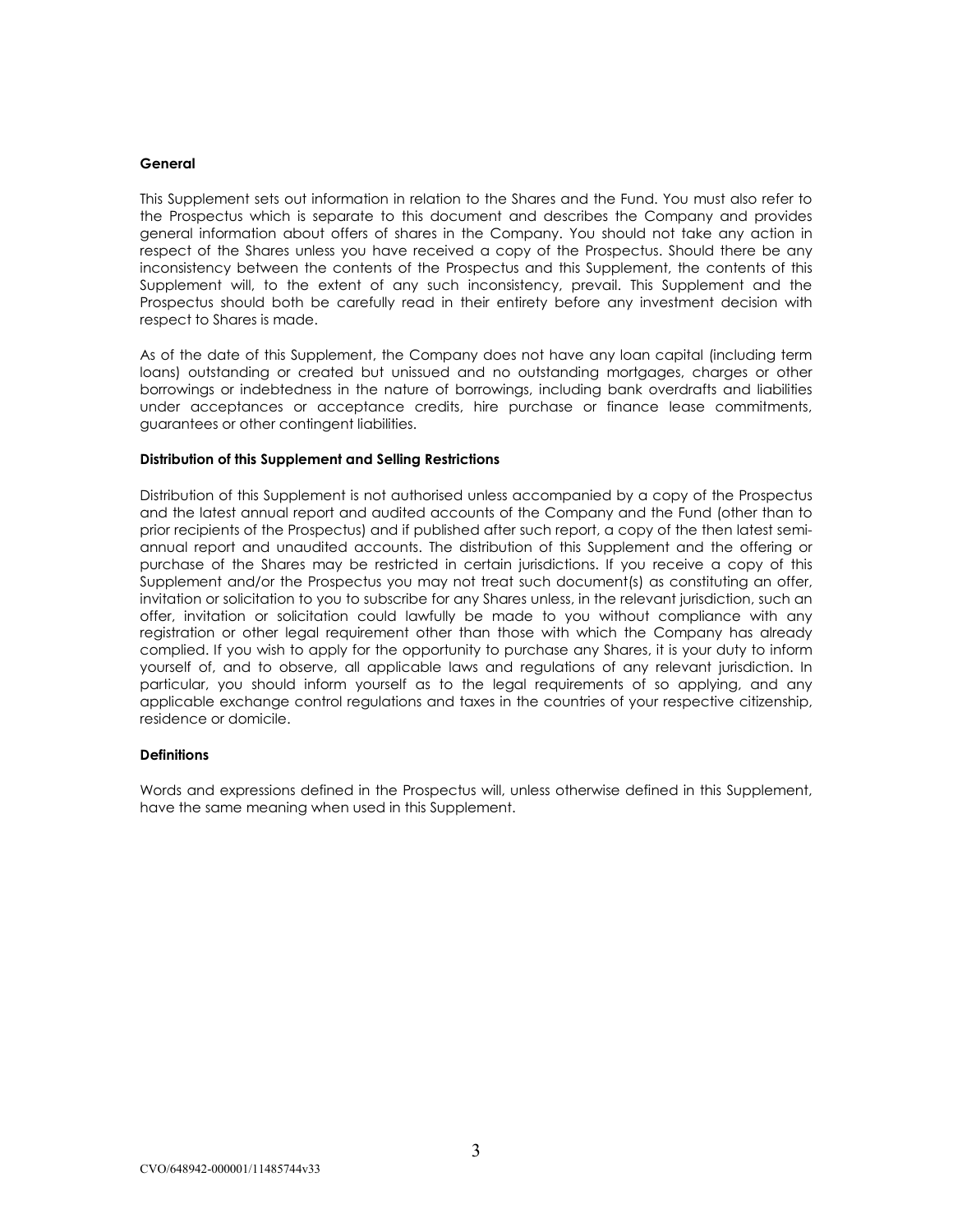# *TERMS OF THE SHARES REPRESENTING INTERESTS IN THE FUND*

# **Investment Objective**

The investment objective of the Fund is to achieve the price return performance of the Russian Depository Index or "**RDX**" (the "**Reference Index**") less fees, expenses and transaction costs.

The Reference Index reflects in real-time the movement of the most actively traded shares and depositary receipts of Russian companies, which are traded on the London Stock Exchange (hereinafter referred to as LSE). The purpose of the RDX is to mirror the development of prices of the most liquid blue chip stocks. RDX is a capitalization-weighted price index. Further information on the components of the Reference Index is set out below under "**General Description of the Reference Index**".

# **Investment Policy**

In order to achieve the investment objective, the Company will on behalf of the Fund invest all or substantially all of the net proceeds of any issue of Shares in:

- (i) a basket of global equity securities and equity related securities (the "**Basket**") whereby the Fund, in exchange for the performance/return of the Basket with an Approved Counterparty, will receive the return of the Reference Index through unfunded Swaps being an agreement between the Fund and the Approved Counterparty to exchange one stream of cash flows against another stream pursuant to a master agreement in accordance with the requirements of the International Swaps and Derivatives Association; or
- (ii) global equities and equity related securities (which may include common stock and preferred stock) where such instruments will provide the performance of the Reference Index. The Fund will invest directly in these global equities and equity related securities as opposed to entering into a Swap as detailed at (i) above. The global equities and equity related securities may include both constituents of the Reference Index and constituents not included in the Reference Index and shall be listed and/or traded on the exchanges and markets set out in Appendix 1 of the Prospectus. Consequently, the prime criterion for selecting the individual equity and equity related securities is not their perceived attractiveness or potential growth or value but rather their suitability in terms of attaining the investment objective of delivering the performance of the Reference Index.

The current intention of the Fund is to gain exposure to the Reference Index via an unfunded Swap as detailed at (i). However, the Fund may, having due regard to the best interests of Shareholders, decide from time to time to switch partially or totally between the above described policies at (i) and (ii), and shall inform the Shareholders in advance of any such switch and the Supplement shall be updated accordingly.

The Swaps, the Basket, global equities and equity related securities and ancillary cash held by the Fund shall constitute the "**Fund Assets**" for the purposes of the Prospectus.

Each Approved Counterparty to the Swaps and the Company on behalf of the Fund have entered into a master agreement (including any supporting agreements) and will enter into confirmations for each Swap transaction. Such confirmations may be entered into before or after the relevant transaction and may be in electronic form.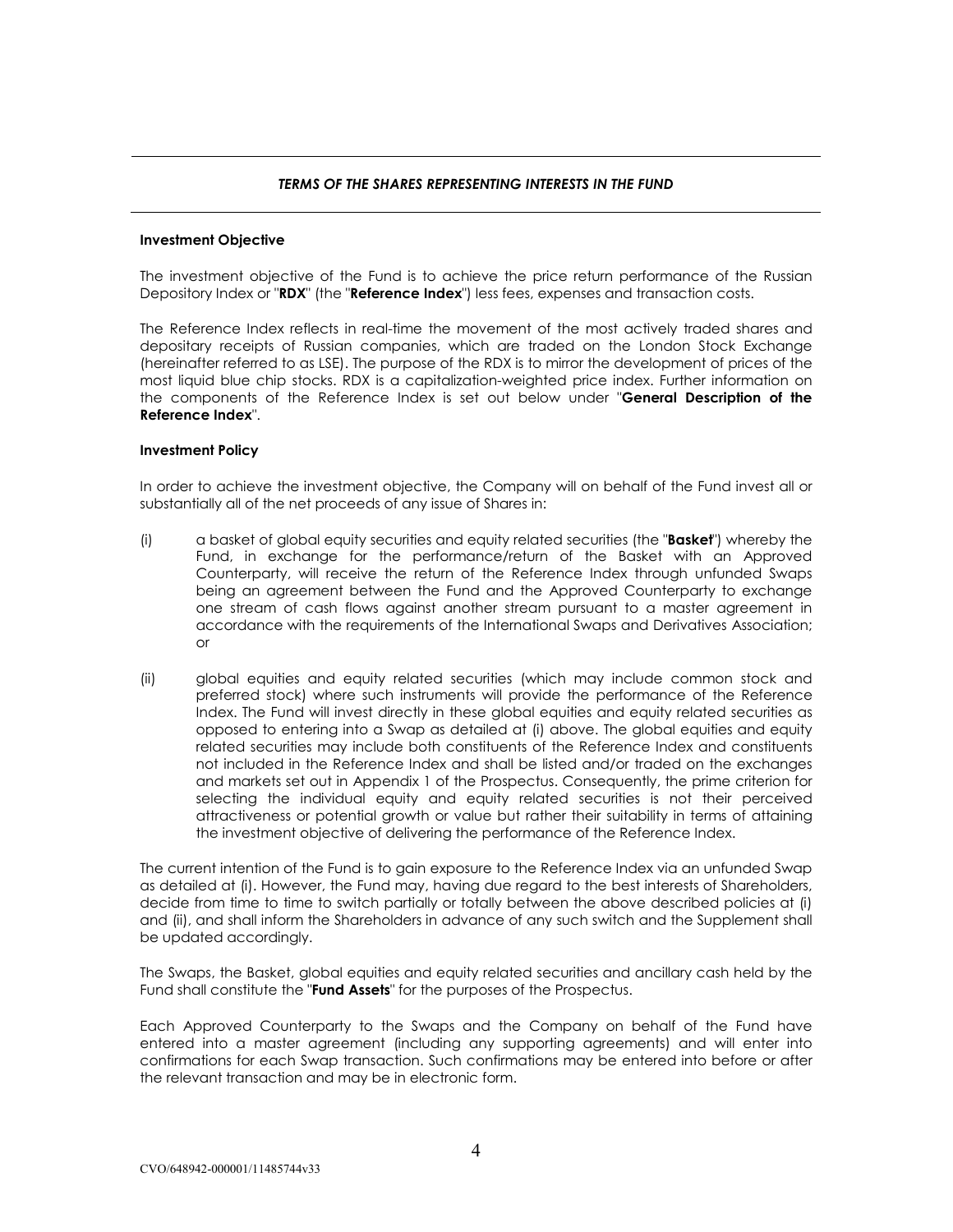The Fund will not be leveraged for investment or efficient portfolio management purposes and will therefore not be subject to any shortfall risk. Any financial obligation arising in respect of the use of the financial derivative instruments shall never exceed the available capital in the Fund.

Further information relevant to the Fund's investment policy is contained in the main part of the Prospectus under **"Investment Objectives and Policies"** and under **"Investment Restrictions"**.

The investments underlying the Fund do not take into account the EU criteria for environmentally sustainable economic activities outlined in Regulation (EU) 2020/852 of the European Parliament and of the Council of 18 June 2020 on the establishment of a framework to facilitate sustainable investment.

# **Index Tracking Strategy**

The Manager aims to keep the "**Tracking Error**" of the Fund (being the standard deviation of the difference in returns between the Fund and the Reference Index) below or equal to 0.50% under normal market conditions. However, exceptional circumstances may arise which cause the Fund's Tracking Error to exceed 0.50%.

#### **Use of Derivative Contracts**

*Swaps*

As per the investment policy, the Fund may enter into Swaps to receive the net total return performance of the Reference Index. For the avoidance of doubt, the Approved Counterparty may, where necessary, provide appropriate Collateral to the Company, on behalf of the relevant Fund, in accordance with the Investment Restrictions so that the Company's risk exposure to the Approved Counterparty is reduced to the extent required by the Central Bank.

In order to reduce the tracking difference and/or improve the performance of the Fund, the return on the index provided for the purposes of calculating the Swap may reflect a lower rate of withholding tax than ordinarily applied within the Reference Index.

The Swaps may be terminated by either party at any time at their fair value or on the occurrence of certain events with respect to either the Fund or the Approved Counterparty including, but not limited to, an event of default (such as a failure to pay, breach of agreement or bankruptcy) or a termination event (which is not due to the fault of either party, for example, illegality or a tax event).

If the Swaps are terminated, due to an event of default or termination event, a close-out amount will be determined with respect to the Swaps. An amount equal to the relevant close-out amount (calculated in accordance with the terms of the Swaps) or such other amount as agreed between the parties will be settled between the Approved Counterparty and the Fund. The Swaps will at all times be valued in accordance with the provisions of the Prospectus. The Fund may then enter into new Swaps unless the Directors resolve that it is inadvisable to enter into new Derivative Contracts, or to invest directly in the underlying securities of the Reference Index or, if the Directors determine that there is no reasonable way to achieve the price return performance of the Reference Index, the Fund may be terminated in accordance with the provisions of the Prospectus.

The Swaps are unfunded payments and are linked to the return on the Basket. The Swap provides the difference between the payments received for the Basket and the performance of the Reference Index.

**The Company on behalf of the Fund has filed with the Central Bank its risk management policy which enables it to accurately measure, monitor and manage the various risks associated with the**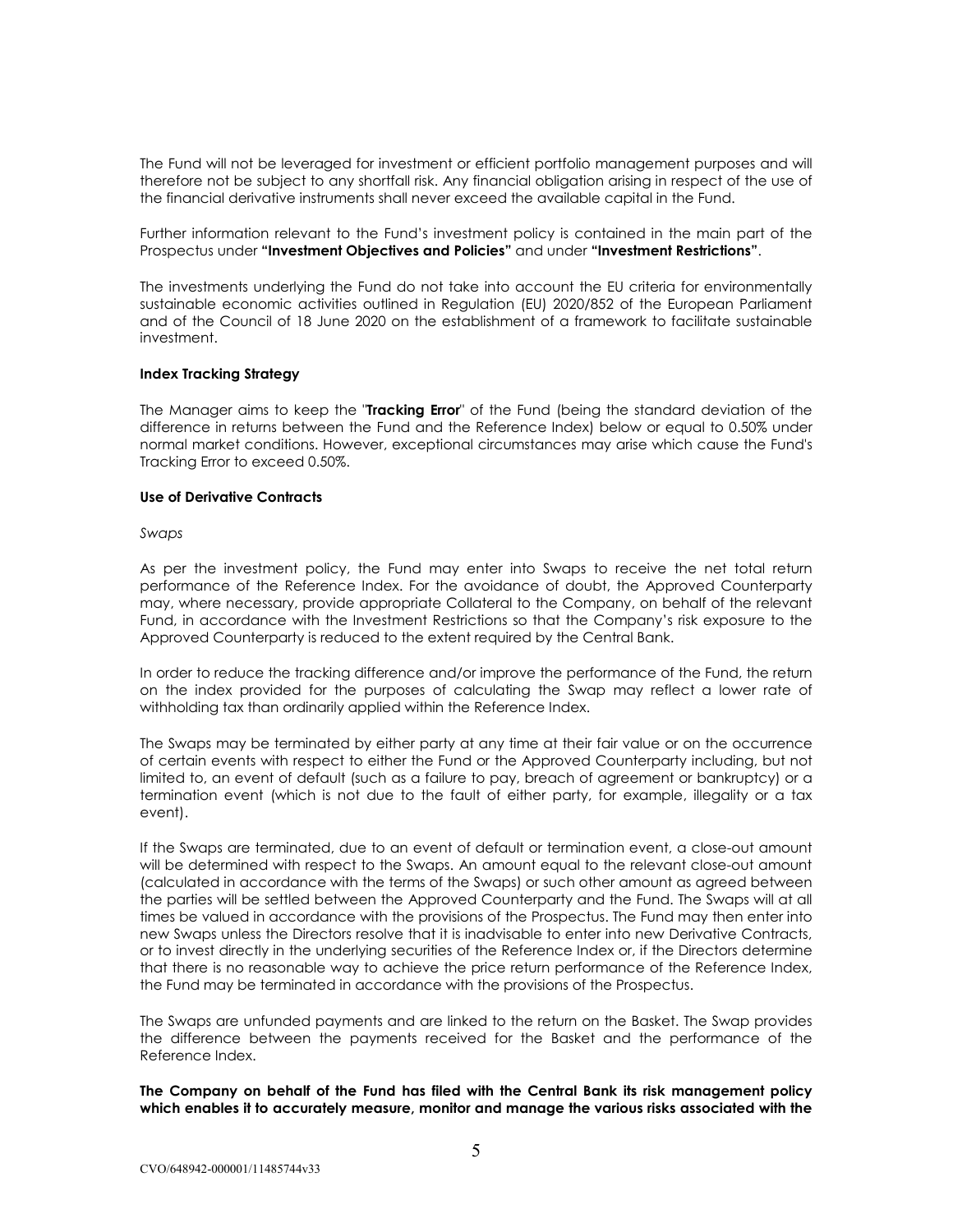**use of Financial Derivative Instruments. The Company will, on request, provide supplementary information to Shareholders relating to the risk management methods employed, including the quantitative limits that are applied and any recent developments in the risk and yield characteristics of the main categories of investments.**

**The Company will use the commitment approach for the purposes of calculating global exposure for the Fund. The Fund's total exposure to the Reference Index will be limited to 100% of Net Asset Value.**

#### **Investment Restrictions**

Investors in particular must note that the general investment restrictions set out under "**Investment Restrictions**" in the Prospectus apply to the Fund.

The Fund shall not invest more than 10% of its net assets in other UCITS or other open or closed ended CIS.

# **Efficient Portfolio Management**

Further information on efficient portfolio management is contained in the main body of the Prospectus under the heading "**Use of Financial Derivative Instruments and Efficient Portfolio Management**".

# **Collateral Policy**

Further information on the collateral policy is contained in the main body of the Prospectus under the heading "**Collateral Policy**".

The Fund may post or receive collateral in accordance with the Company's collateral policy.

# **Consequences of Disruption Events**

Upon the occurrence of a Disruption Event (and without limitation to the Directors personal powers as further described in the Prospectus) an Approved Counterparty may make adjustments to determine the value of the relevant Swaps and the Net Asset Value may be affected by such adjustment; and/or the Directors may (i) temporarily suspend the calculation of the Net Asset Value and any subscription, repurchase and exchange of Shares in accordance with the provisions of the Prospectus under the section "**Suspension of Calculation of Net Asset Value**"; and/or (ii) the Directors may, in certain circumstances as set out in the Prospectus, terminate the Fund.

#### **Limited Recourse**

A Shareholder will solely be entitled to look to the assets of the Fund in respect of all payments in respect of its Shares. If the realised net assets of the Fund are insufficient to pay any amounts payable in respect of the Shares, the Shareholder will have no further right of payment in respect of such Shares nor any claim against or recourse to any of the assets of any other Fund or any other asset of the Company.

#### **Leverage**

The Fund does not use leverage in its investments methods or contain any leveraged instrument.

#### **Borrowings**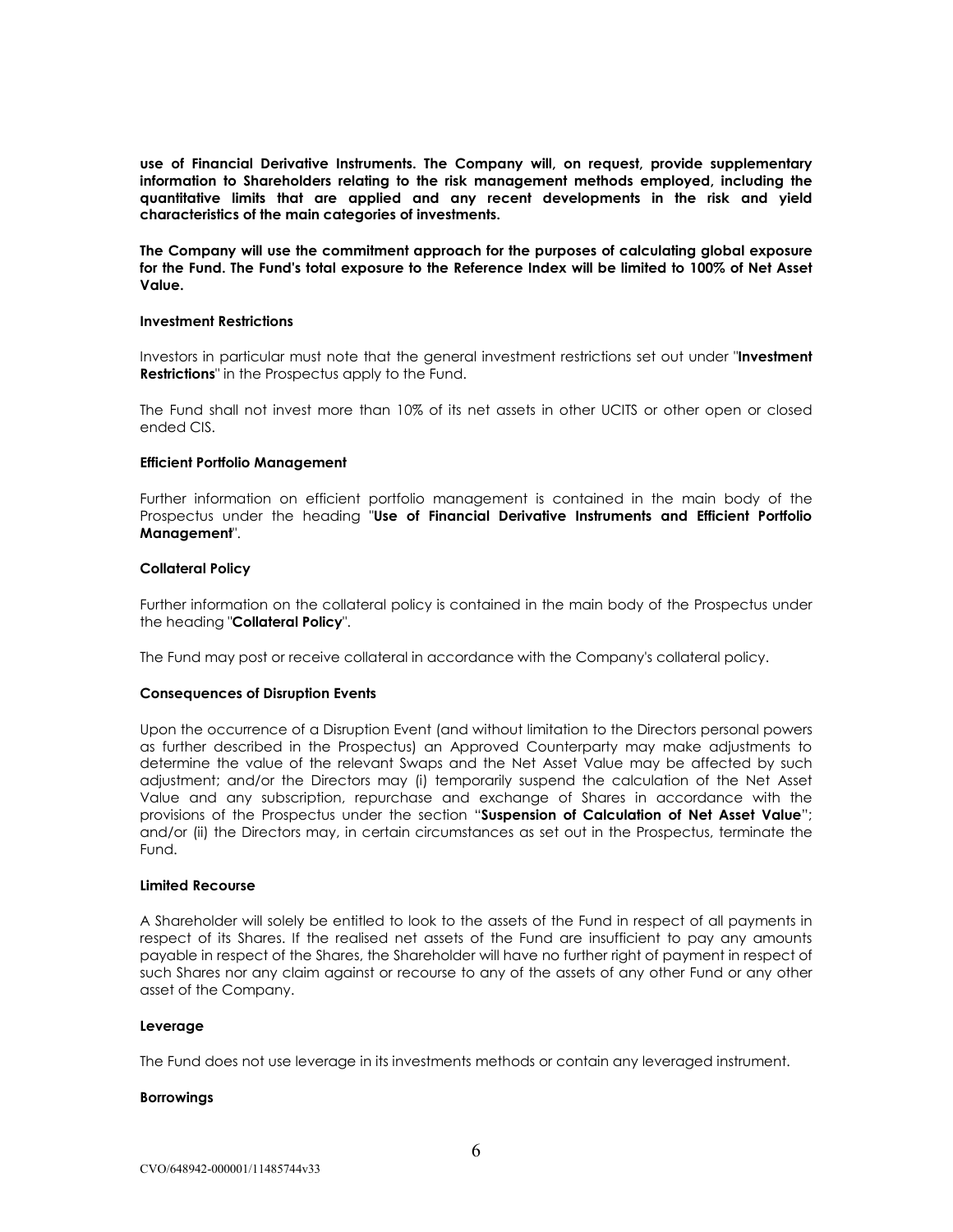In accordance with the general provisions set out in the Prospectus under the heading "**Borrowing and Lending Powers**", the Company on behalf of the Fund may borrow up to 10% of the Net Asset Value of the Fund on a temporary basis. Such borrowings may only be used for short term liquidity purposes to cover the redemption of Shares.

# **Dividend Policy**

There are no dividend entitlements for the Class Acc Shares.

With respect to Class Dist Shares only, and at the discretion of the Board of Directors, the Fund aims to pay quarterly dividends usually on or around 20 March, 20 June, 20 September and 20 December in each year calculated by reference to the embedded reinvested dividends within the Reference Index during the relevant dividend period less taxes or other withholding. The Reference Index seeks to track the price performance of the companies contained within the Reference Index and distributions made by those companies. There is no guarantee that any dividend will be paid. It should be noted that the payment of any dividend will be calculated in a manner such that the declared dividend will never be more than the excess performance of the total return performance of the Fund as calculated by reference to the price return performance of the Reference Index, over the relevant calculation period.

The Company will declare dividends in accordance with the terms of the Prospectus. Only investors who purchase Shares prior to the date on which the relevant dividend is declared by the Board of Directors and remain in the Fund until the date on which the Board of Directors pay the relevant dividend, will receive the declared dividend, otherwise they are not entitled to such dividend. Details relating to the declaration and payment of dividends shall be set out on the Website. One of the economic consequences of the payment of a dividend (if any) is that the Net Asset Value of the Class Dist Shares will be reduced accordingly.

# **Trading**

Application has been made to London Stock Exchange and/or such other exchanges as the Directors may determine from time to time (the "**Relevant Stock Exchanges**") for listing and/or admission to trading of the Shares issued and available to be issued on the main market of each of the Relevant Stock Exchanges on or about the Launch Date. This Supplement and the Prospectus together comprise listing particulars for the purposes of trading on the main market of each of the Relevant Stock Exchanges.

# **Exchange Traded Fund**

The Fund is an Exchange Traded Fund ("**ETF**"). The Shares of this Fund are fully transferable among investors and will be listed and/or traded on the Relevant Stock Exchanges. It is envisaged that Shares will be bought and sold by private and professional investors in the secondary market in the same way as the ordinary shares of a listed trading company.

| <b>Type</b>          | Open-ended.                                                                                                                                                                                                 |
|----------------------|-------------------------------------------------------------------------------------------------------------------------------------------------------------------------------------------------------------|
| <b>Base Currency</b> | USD.                                                                                                                                                                                                        |
| <b>Business Day</b>  | A day (other than a Saturday or a Sunday) on which the United States<br>Federal Reserve System is open or such other day or days that the Directors<br>may determine and notify to Shareholders in advance. |

# **General Information Relating to the Fund**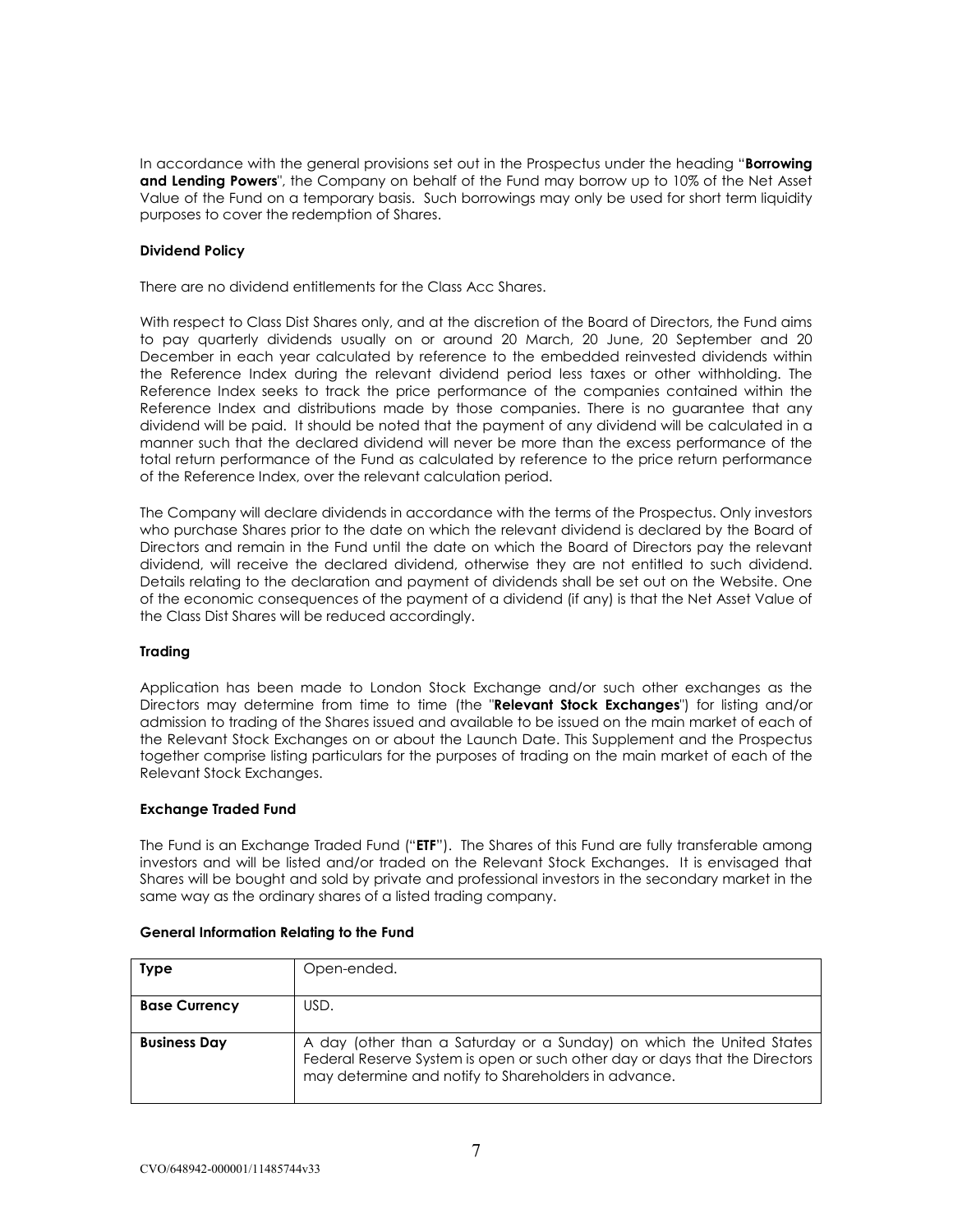| <b>Dealing Day</b>                                                    | Any Business Day. However, some Business Days will not be Dealing Days<br>where, for example, markets on which the Fund's Assets are listed or<br>traded or markets relevant to the Reference Index are closed provided<br>there is at least one Dealing Day per fortnight, subject always to the<br>Directors' discretion to temporarily suspend the determination of the Net<br>Asset Value and the sale, conversion and/or redemption of Shares in the<br>Company or any Fund in accordance with the provisions of the Prospectus<br>and the Articles. |  |
|-----------------------------------------------------------------------|-----------------------------------------------------------------------------------------------------------------------------------------------------------------------------------------------------------------------------------------------------------------------------------------------------------------------------------------------------------------------------------------------------------------------------------------------------------------------------------------------------------------------------------------------------------|--|
|                                                                       | The Investment Manager produces dealing calendars which detail in<br>advance the Dealing Days for each Fund. The dealing calendar may be<br>amended from time to time by the Investment Manager where, for<br>example, the relevant market operator, regulator or exchange (as<br>applicable) declares a relevant market closed for trading and/or<br>settlement (such closure may be made with little or no notice to the<br>Investment Manager).                                                                                                        |  |
|                                                                       | The dealing calendar for the Fund is available from the Manager.                                                                                                                                                                                                                                                                                                                                                                                                                                                                                          |  |
| <b>Dealing Deadline</b>                                               | 15:00 (Dublin time) on the relevant Dealing Day. No subscription,<br>exchange or redemption applications may be accepted after the<br>Valuation Point.                                                                                                                                                                                                                                                                                                                                                                                                    |  |
| Subscriptions,<br><b>Exchanges and</b><br><b>Repurchases In- Kind</b> | All subscriptions, exchanges and repurchases in-kind can only take place<br>through an Authorised Participant or other representative appointed by<br>the Company in the relevant jurisdiction.                                                                                                                                                                                                                                                                                                                                                           |  |
| <b>Launch Date</b>                                                    | Means 27 January 2010 in respect of the Class Dist Shares.                                                                                                                                                                                                                                                                                                                                                                                                                                                                                                |  |
| Minimum Fund Size                                                     | USD 30,000,000.                                                                                                                                                                                                                                                                                                                                                                                                                                                                                                                                           |  |
| <b>Initial Offer Period</b>                                           | The Initial Offer Period in respect of Class Acc Shares will remain open from<br>9.00 a.m. (Dublin time) on 26 October 2021 until 5.00 p.m. (Dublin time) on<br>25 April 2022 or such earlier or later date as the Directors may determine.                                                                                                                                                                                                                                                                                                               |  |
| <b>Valuation Point</b>                                                | Close of business on the relevant Dealing Day by reference to which the<br>Net Asset Value per Share of the Fund is determined. At all times the<br>Valuation Point will be after the Dealing Deadline.                                                                                                                                                                                                                                                                                                                                                   |  |
| <b>Settlement Date</b>                                                | 2 Business Days after the relevant Dealing Day.                                                                                                                                                                                                                                                                                                                                                                                                                                                                                                           |  |
| Website                                                               | etf.invesco.com - Information on portfolio composition and details of the<br>indicative net asset value are set out on the Website.                                                                                                                                                                                                                                                                                                                                                                                                                       |  |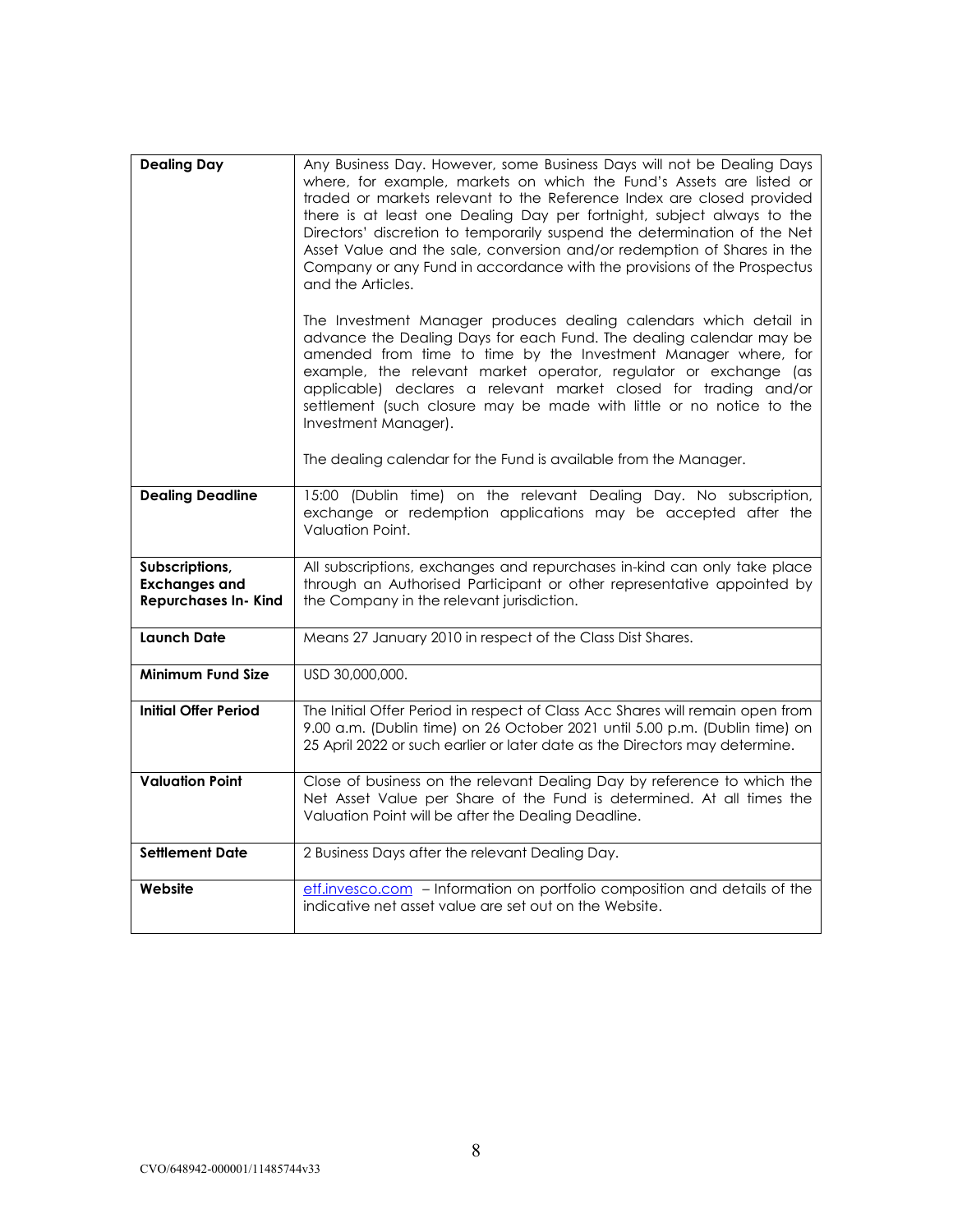# **Description of the Shares**

| <b>Share Class</b>                  | "Acc"                                                                                                                                                                                                                                                                        |  |
|-------------------------------------|------------------------------------------------------------------------------------------------------------------------------------------------------------------------------------------------------------------------------------------------------------------------------|--|
| Initial Issue Price                 | Means in USD, the official closing level of the Reference Index on the<br>Business Day preceding the Launch Date divided by 40.                                                                                                                                              |  |
|                                     | For example, if on 21 October 2021 the official closing level of the<br>Reference Index was 1608.06 and assuming the Fund launched on the<br>following Business Day (i.e. the Launch Date), the Initial Issue Price of the<br>Class Acc Shares in the Fund would be 40.2015. |  |
|                                     | Investors should note that the initial Issue Price of the Shares on the Launch<br>Date will be available from the Administrator and on etf.invesco.com.                                                                                                                      |  |
| Minimum Initial<br>Subscription     | USD 1,000,000 unless the Directors determine otherwise.                                                                                                                                                                                                                      |  |
| Minimum<br>Subscription             | USD 1,000,000 unless the Directors determine otherwise.                                                                                                                                                                                                                      |  |
| Minimum<br><b>Redemption Amount</b> | USD 1,000,000 unless the Directors determine otherwise.                                                                                                                                                                                                                      |  |
| Minimum Holding                     | N/A.                                                                                                                                                                                                                                                                         |  |

| <b>Share Class</b>                         | "Dist"                                                  |
|--------------------------------------------|---------------------------------------------------------|
| Minimum Initial<br>Subscription            | USD 1,000,000 unless the Directors determine otherwise. |
| <b>Minimum</b><br>Subscription             | USD 1,000,000 unless the Directors determine otherwise. |
| <b>Minimum</b><br><b>Redemption Amount</b> | USD 1,000,000 unless the Directors determine otherwise. |
| Minimum Holding                            | N/A.                                                    |

# **Intra-Day Portfolio Value ("iNAV")**

Further information on intra-day portfolio value is contained in the main body of the Prospectus under the heading "**Intra-Day Portfolio Value**".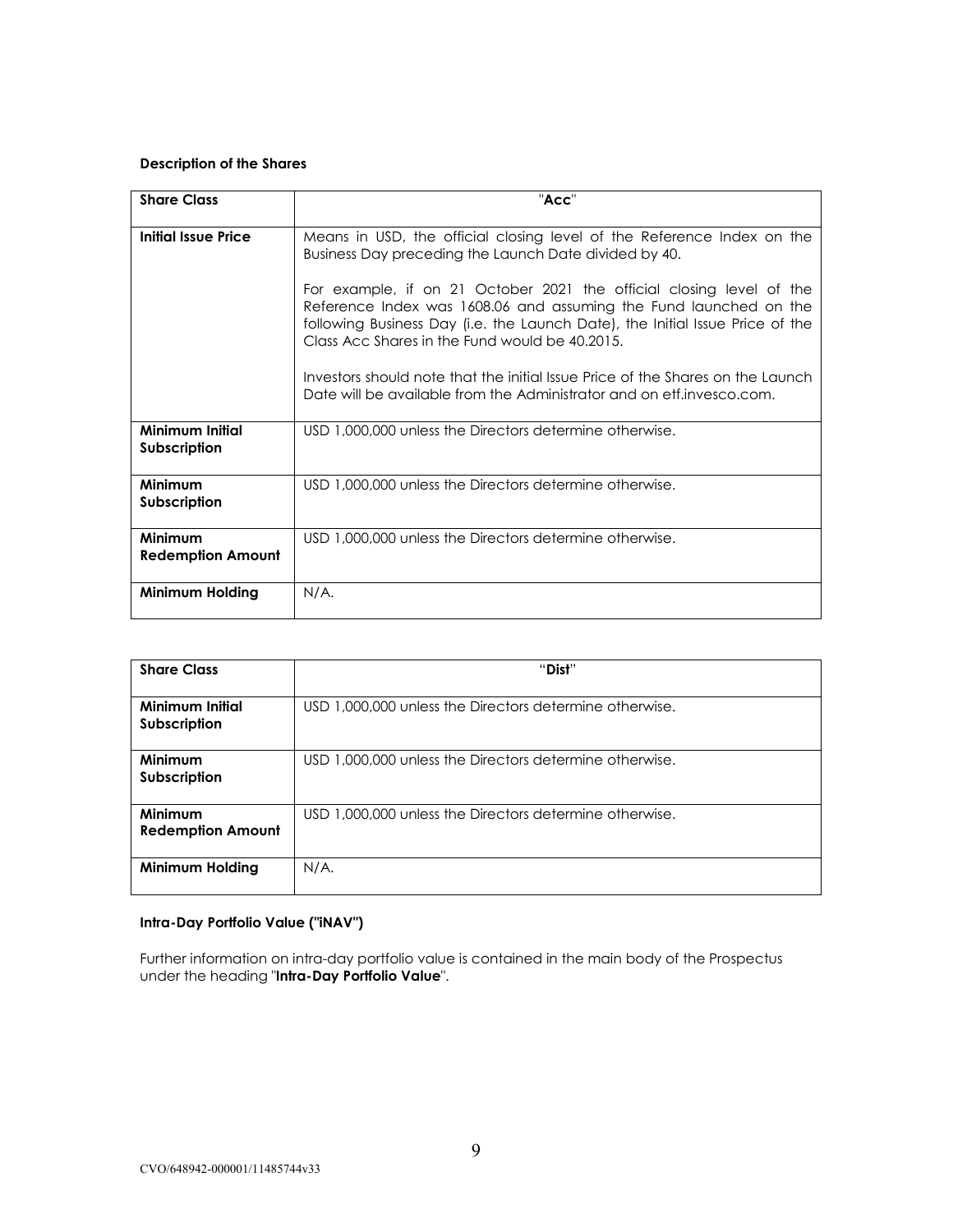# **Fees and Expenses**

The following fees will be incurred on each Share by Shareholders (which accordingly will not be incurred by the Company on behalf the Fund and will not affect the Net Asset Value of the Fund):

| <b>Share Class</b>         | "Acc"       | "Dist"      |
|----------------------------|-------------|-------------|
| <b>Subscription Charge</b> | Up to $5\%$ | Up to $5\%$ |
| <b>Redemption Charge</b>   | Up to $3\%$ | Up to $3\%$ |

The Subscription Charge is deducted from the investment amount received from an investor for subscription for Shares. Such Subscription Charge is payable to the Manager.

The following fees and expenses will be incurred by the Company on behalf of the Fund and will affect the Net Asset Value of the relevant Share Class of the Fund.

| <b>Share Class</b> | "Acc"                                                                                                                | "Dist"                                                                                                |
|--------------------|----------------------------------------------------------------------------------------------------------------------|-------------------------------------------------------------------------------------------------------|
|                    | Management Fee   Up to 0.65% per annum or such   Up to 0.65% per annum or such<br>to Shareholders from time to time. | lower amount as may be advised   lower amount as may be advised<br>to Shareholders from time to time. |

The Management Fee, a percentage of the Net Asset Value of the relevant Class of Shares (plus VAT, if any), is payable by the Company out of the Fund Assets to the Manager. The Management Fee will accrue on each day and will be calculated on each Dealing Day and paid monthly in arrears. The Manager will pay out of its fees (and not out of the assets of the Fund) the fees and expenses (where appropriate) of the Investment Manager, the Administrator, the Depositary, the Directors and the ordinary fees, expenses and costs incurred by the Fund that include Setting Up Costs and Other Administrative Expenses as described in the Prospectus.

This section headed "**Fees and Expenses**" should be read in conjunction with the section headed "**Fees and Expenses**" in the Prospectus.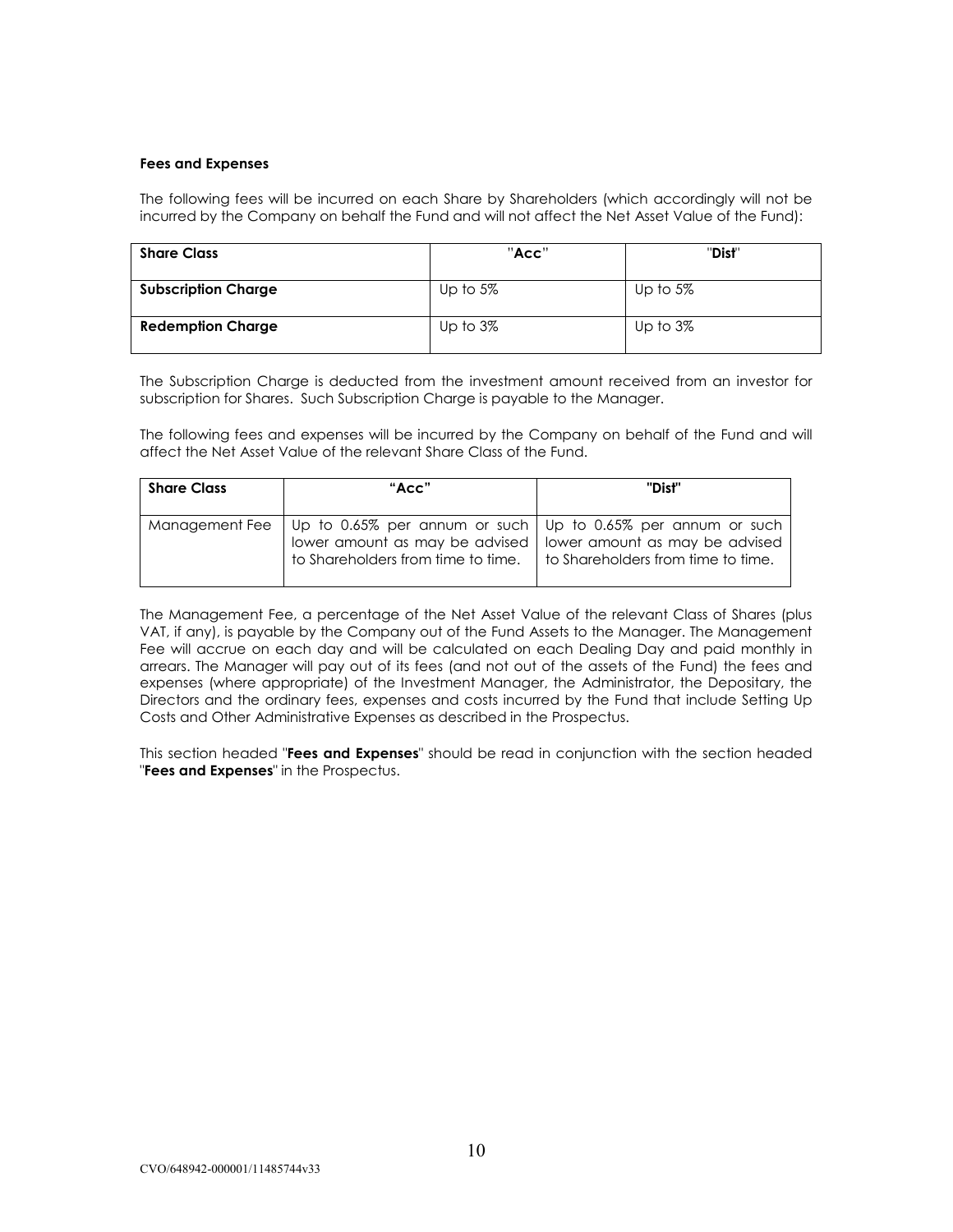# *GENERAL DESCRIPTION OF THE REFERENCE INDEX*

The Reference Index is the RDX (the "**Reference Index**"). The Reference Index is further described below but only represents an extract of information available from public sources and neither the Directors, the Manager, Wiener Borse or such other successor sponsor to the Reference Index (the "**Index Provider**") nor the Investment Manager take any responsibility for the accuracy or completeness of such information.

The Reference Index reflects in real-time the movement of the most actively traded shares and depositary receipts of Russian companies, which are traded on the London Stock Exchange (hereinafter referred to as LSE). The purpose of the RDX is to mirror the development of prices of the most liquid blue chip stocks. RDX is a capitalization-weighted price index. The Reference Index is rebalanced on a quarterly basis.

The Reference Index is currently comprised of 14 stocks and is diversified in terms of industry. RDX is calculated in both EUR and USD and is disseminated in real-time from Monday to Friday between 10:00 and 17:00 hrs CET on every day the London Stock Exchange is open for trading.

The rebalancing frequency of the Reference Index has no direct impact on the transaction costs associated with the Fund itself as any rebalancing within the Reference Index is not expected to require any higher frequency of position turnover in the Fund than would otherwise be the case were the Reference Index to be static.

The Manager monitors the investment restrictions applicable to the Fund. As soon as the Manager becomes aware that the weighting of any particular component stock in the Reference Index exceeds the permitted investment restrictions, the Manager will seek to either unwind that particular position or reduce the Fund's exposure to that component stock to ensure that the Fund at all times operates within the permitted investment restrictions and complies with the requirements of the UCITS Regulations.

Exposure to the Reference Index will give an indirect exposure to the individual securities comprising the Reference Index of up to 20% of its Net Asset Value, which limit may be raised to 35% for a single security in exceptional market circumstances, including (but not limited to) circumstances in which the issuer of such security occupies a dominant market position

# **Index Provider and Website**

The Reference Index is sponsored by Wiener Börse and more details on the Reference Index can be found at www.wienerborse.at.

# **Publication**

The level of the Reference Index will be published on the Wiener Börse page: [www.wienerborse.at.](http://www.wienerborse.at/)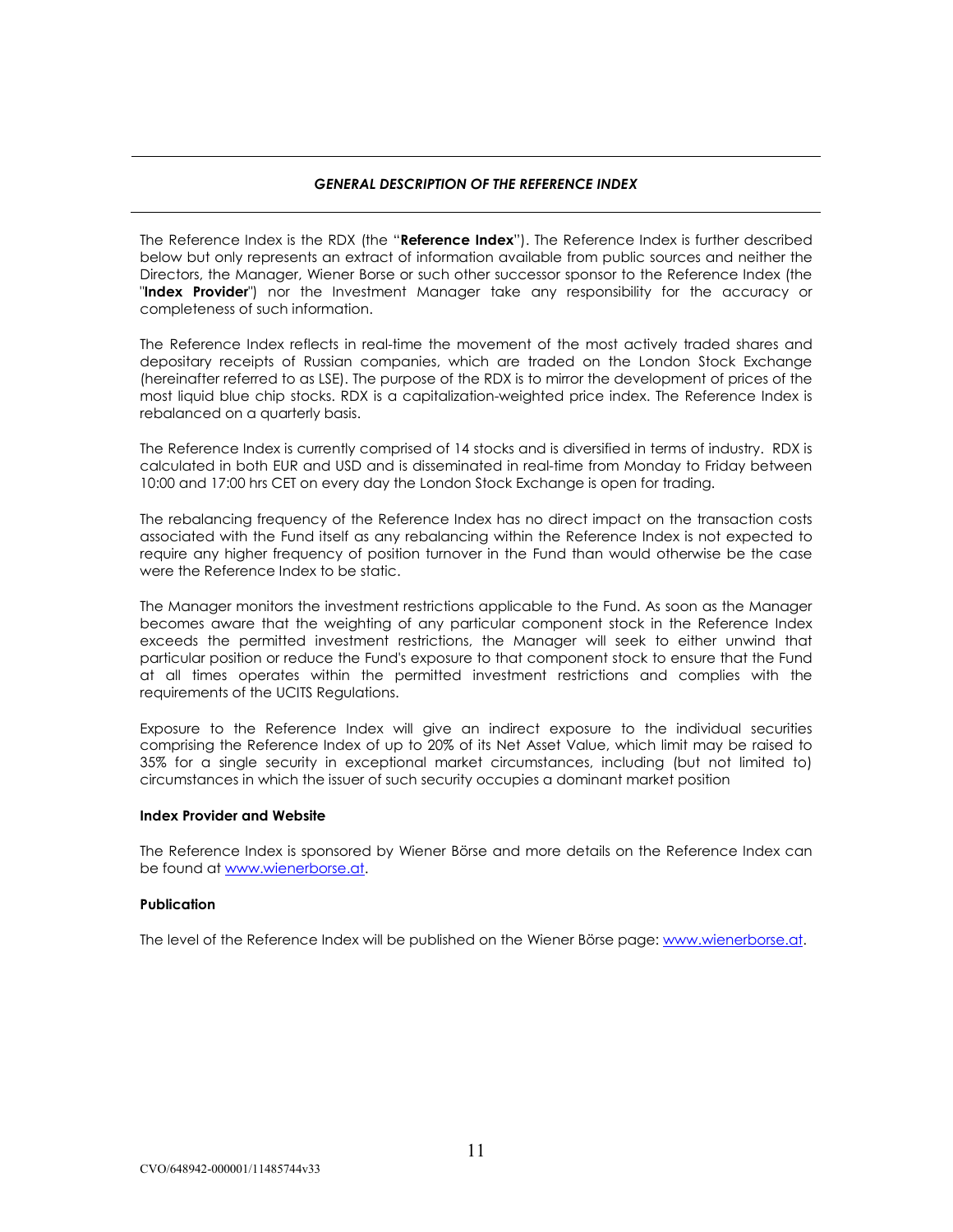# *OTHER INFORMATION*

# **Risk Factors**

Certain risks relating to the Shares are set out under the heading "**Risk Factors**" in the Prospectus. In addition, Shareholders must also note that:

- (a) The value of investments and the income from them, and therefore the value of and income from the Shares relating to each Fund can go down as well as up and an investor may not get back the amount invested. The Fund's exposure is linked to the components performance of the Reference Index which, in turn, is exposed to general market movements (negative as well as positive).
- (b) The return payable under the Swaps with an Approved Counterparty is subject to the credit risk of the Approved Counterparty. In addition, the Approved Counterparty will act as the calculation agent under the Swaps (the "**Calculation Agent**"). Shareholders should note that not only will they be exposed to the credit risk of the Approved Counterparty but also potential conflicts of interest in the performance of the function of Calculation Agent by the Approved Counterparty. The Approved Counterparty has undertaken to use its reasonable endeavours to resolve any such conflicts of interest fairly (having regard to its respective obligations and duties) and to ensure that the interests of the Company and the Shareholders are not unfairly prejudiced. The Directors believe that the Approved Counterparty is suitable and competent to perform such functions. In addition the valuations provided by the Approved Counterparty in its role as Calculation Agent will be verified at least weekly by a party independent of the Approved Counterparty who shall either be the Administrator or sourced by the Administrator as appropriate and who has been approved for such purpose by the Depositary.
- (c) The sub-funds of the Company are segregated as a matter of Irish law and as such, in Ireland, the assets of one sub-fund will not be available to satisfy the liabilities of another sub-fund. However, it should be noted that the Company is a single legal entity which may operate or have assets held on its behalf or be subject to claims in other jurisdictions which may not necessarily recognise such segregation. There can be no guarantee that the courts of any jurisdiction outside Ireland will respect the limitations on liability as set out above.
- (d) If a Disruption Event or an Index Disruption and Adjustment Event occurs, the Calculation Agent and the Investment Manager may make such determinations and/or adjustments to determine the price return performance of the Reference Index (in the case of the Investment Manager) and/or the Swap (in the case of the Calculation Agent). The Net Asset Value may be affected by such adjustment.
- (e) Whilst the Company has the right to use and reference the Reference Index in connection with the Fund in accordance with the terms of the Reference Index licence, in the event that the licence is terminated the Fund will be terminated or if any other Index Disruption and Adjustment Event occurs, adjustments may be made to the terms of the Swaps after negotiation with each Approved Counterparty to account for any such event including adjustment to the Reference Index or the calculation of the Reference Index level which may have a significant impact on the Net Asset Value of the Fund.
- (f) There can be no assurance that the Reference Index will be successful at producing positive returns consistently or at all. The Index Provider makes no representation or warranty, express or implied, that the Reference Index will produce positive returns at any